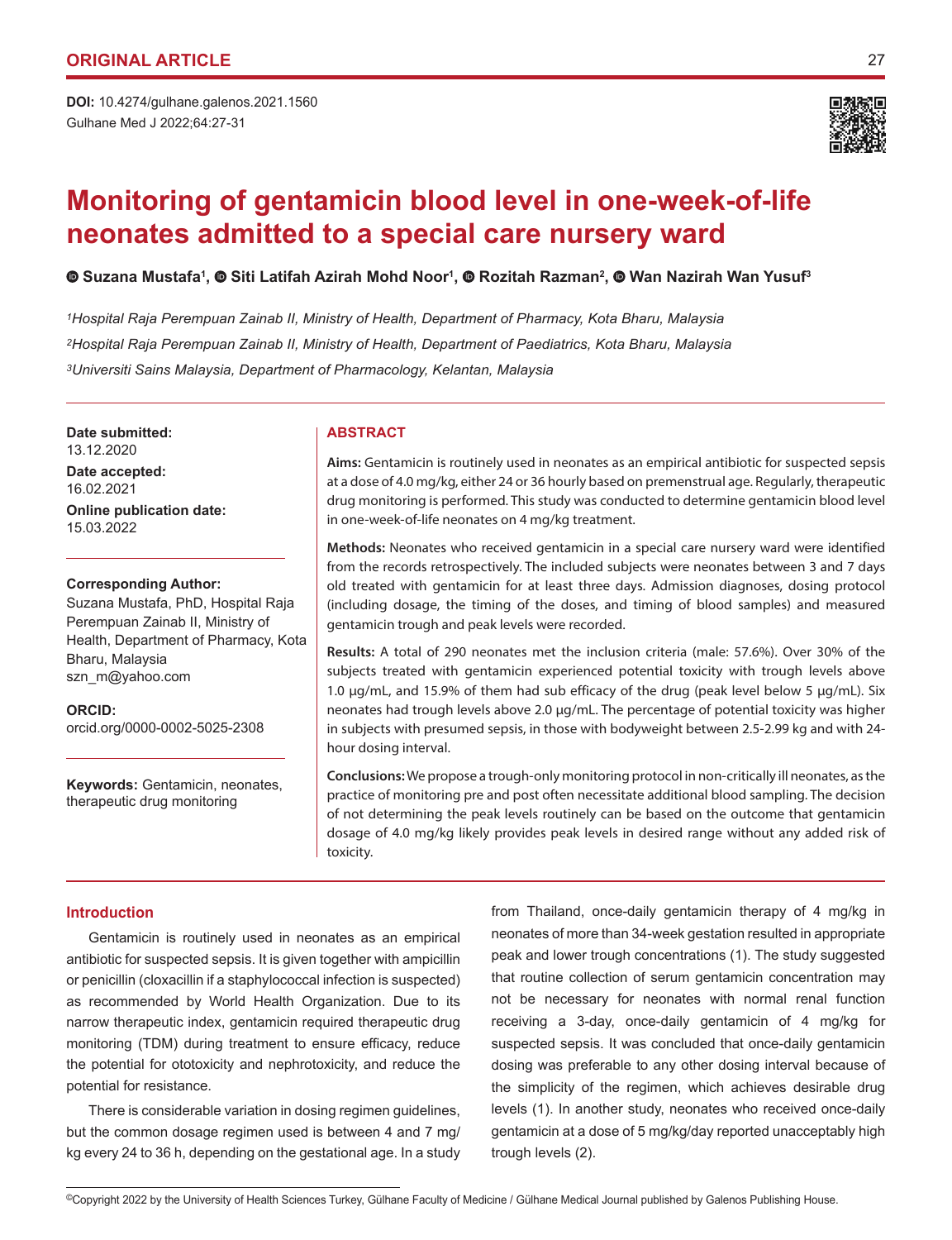In Raja Perempuan Zainab II Hospital (HRPZ II), stable neonates with risk factors associated with neonatal sepsis such as maternal Group B Streptococcus infection, maternal fever, low birth weight, or preterm are treated in Special Care Nursery (SCN) Ward. Gentamicin is prescribed empirically combined with a penicillin drug, at a dose of 4.0 mg/kg, either 24 or 36 hourly based on the premenstrual age. Regularly, TDM is used for both trough and peak samples of gentamicin in SCN. In this study, we examined the peak and trough serum gentamicin level in one-week-of-life neonates on a 4 mg/kg dosing schedule.

## **Methods**

In this single-center and retrospective study, neonates who received gentamicin at the SCN ward were identified from the database of TDM 2019 records for a one-year interval. TDM forms were reviewed for diagnoses, dosing history, including dosage, the timing of the doses, and timing of blood samples, and measured gentamicin trough and peak levels (Figure 1). We only included neonates between 3 and 7 days old admitted to the SCN ward in 2019 who were treated with gentamicin for at least three days. The study was approved by the Medical Research and Ethics Committee of the Ministry of Health, Malaysia (NMRR-20-254-53622 IIR date: 09.04.2020). Informed consent was not required due to the retrospective design of the study. Patients' information was anonymized and de-identified before analyses. The study protocol conforms to the 1975 Helsinki Declaration.



**Figure 1.** Flow chart of patients recruitment TDM: Therapeutic drug monitoring

Neonates treated with gentamicin received an initial dose of 3.5-4 mg/kg daily. Gentamicin was diluted and infused over 60 min according to the calculated doses. TDM was performed by measuring the peak and trough gentamicin blood level 1.0 h and 23.5h or 35.5h after the infusion of the third dose.

The trough serum gentamicin level was measured 30 min before the third dose, and the peak was measured 60 min after infusion on the third dose. Determination of gentamicin was performed using the COBAS INTEGRA analyzer according to the instructions provided in the manufacturer's manual. The steady-state Sawchuk-Zaske method was used to calculate the actual trough and peak levels (3). Peak is associated with efficacy of gentamicin while trough is associated with gentamicin toxicity.

#### **Statistical Analysis**

Descriptive statistics were performed using Statistical Package for the Social Sciences version 22.0 (Armonk, NY). Data are expressed as the mean±standard deviation and median. The chi-square test was used to analyze categorical data, and simple linear regression was carried out to investigate the relationship between post-natal age, weight, and creatinine clearance with gentamicin concentrations. P<0.05 indicated statistical significance.

# **Results**

## **Patients**

Overall, 419 TDM requests were reviewed and 291 cases were analyzed. One hundred twenty-eight cases were not included in the analyses because blood specimens exceeded stability time (n=89), and insufficient samples were obtained (n=39). Another admission was also excluded due to missing documentation of age. Table 1 shows the demographic data. Presumed sepsis, clinical sepsis, and congenital pneumonia were the common clinical diagnoses (Table 2).

| Table 1. Demographic and clinical characteristics (n=290) |                   |  |  |
|-----------------------------------------------------------|-------------------|--|--|
| Post-natal age; days, mean±SD                             | $3.54 \pm 1.05$   |  |  |
| Male, $n$ $(\%)$                                          | 167 (57.6)        |  |  |
| Body weight, kg, mean±SD                                  | $3.0 + 0.63$      |  |  |
| Height, cm, mean±SD                                       | $46.4 \pm 5.14$   |  |  |
| Total daily gentamicin dose, mg, mean±SD                  | $11.9 \pm 2.56$   |  |  |
| Dosing interval 24 hourly, n (%)                          | 248 (85.5)        |  |  |
| Dosing interval 36 hourly, n (%)                          | 42 (14.5)         |  |  |
| Total dose/kg body weight, mg/kg, mean±SD                 | $3.98 + 0.26$     |  |  |
| Serum creatinine, µmol/L, mean±SD                         | $56.19 \pm 16.14$ |  |  |
| Creatinine clearance, ml/min, mean±SD                     | $33.97 \pm 10.02$ |  |  |
| White cell count, K/uL x10 <sup>3</sup> , mean±SD         | 19.71±35.72       |  |  |
| SD: Standard deviation                                    |                   |  |  |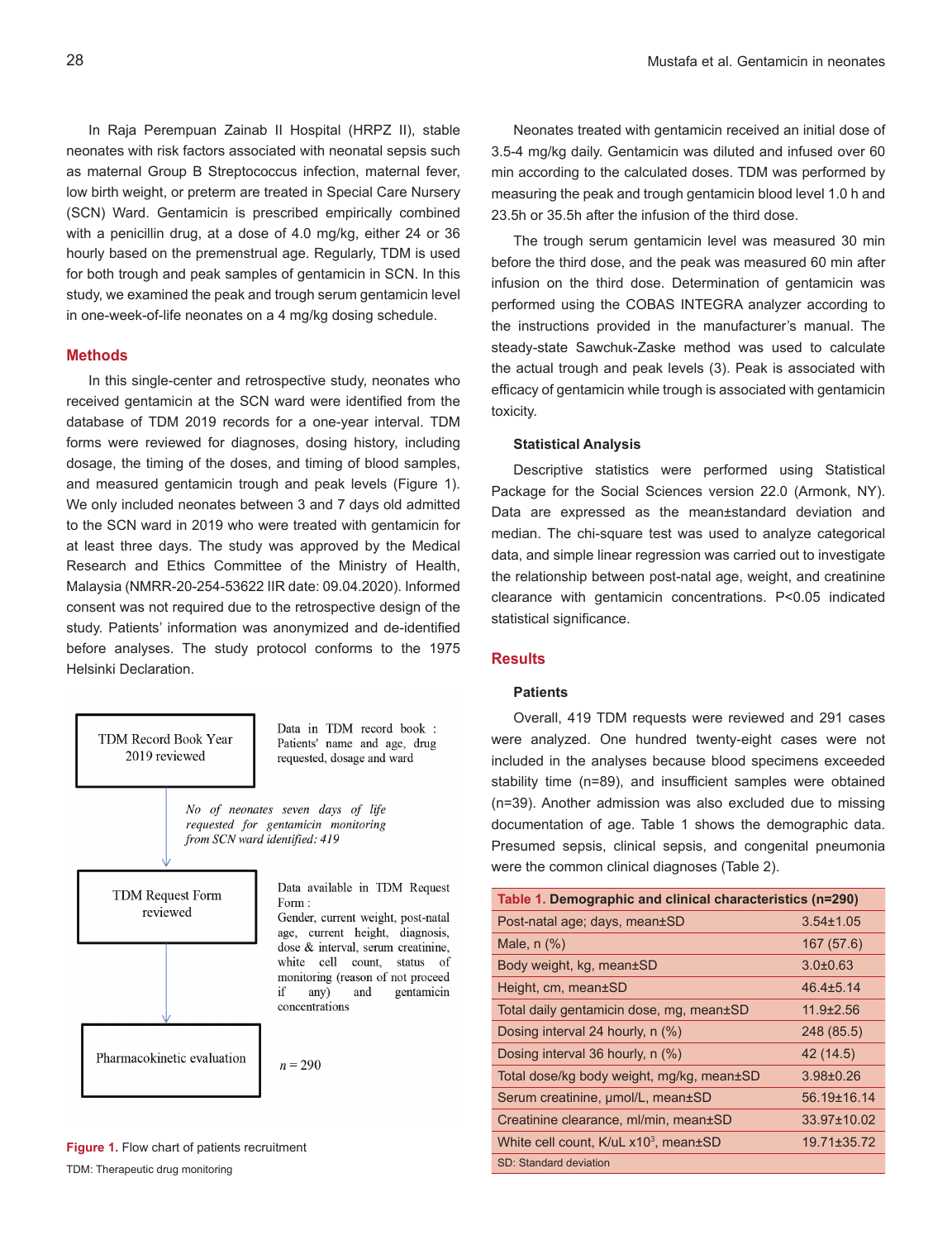#### **Gentamicin serum concentrations**

Gentamicin was started in the majority of the neonates on the first days of life. Table 3 shows gentamicin serum concentrations. A trough level above 1.0 µg/mL is considered potentially toxic, and a peak level of 5.0 ug/mL and above is considered effective. Renal function (presented as creatinine clearance) showed a negative relationship with the trough level of gentamicin. The same relationship was also observed between the weight of neonates and the peak level of gentamicin (Table 3).

| Table 2. Initial diagnosis of neonates before starting empirical<br>gentamicin (n=290) |           |
|----------------------------------------------------------------------------------------|-----------|
| Presumed sepsis, n (%)                                                                 | 108(37.2) |
| Clinical sepsis, n (%)                                                                 | 79 (27.2) |
| Congenital pneumonia, n (%)                                                            | 73 (25.2) |
| Respiratory distress syndrome, n (%)                                                   | 23(7.9)   |
| Group B Streptococcus pneumoniae, n (%)                                                | 5(1.7)    |
| Community acquired pneumonia, n (%)                                                    | 2(0.7)    |

Concomitant antibiotics were documented in 165 cases. Most of the combined antibiotic therapy included ampicillin or penicillin.

Over 30% of neonates treated with gentamicin experienced potential toxicity with trough levels above 1.0 μg/mL, and 15.9% of them had sub-efficacy of the drug (peak level below 5 μg/ mL). Only six neonates had trough levels above 2.0 μg/mL. The percentage of potential toxicity was higher in presumed sepsis neonates; in subjects with bodyweight between 2.5-2.99 kg and in subjects who received 24-hour dosing (Table 4).

# **Discussion**

Gentamicin is one of the most commonly prescribed antibiotics for culture-proven or suspected sepsis in neonates. Since the development and organ maturation influences gentamicin pharmacokinetics in neonates, interest has increased in refining dosing regimens for improved efficacy and decreased toxicity. In this population, variability in kidney function and body composition, in particular, is responsible for the large interpatient variability in clearance and volume of distribution of gentamicin.

| Table 3. Relationship of demographic characteristics and gentamicin levels |                                              |       |                                            |       |  |  |
|----------------------------------------------------------------------------|----------------------------------------------|-------|--------------------------------------------|-------|--|--|
|                                                                            | Gentamicin trough concentration <sup>a</sup> |       | Gentamicin peak concentration <sup>a</sup> |       |  |  |
|                                                                            | <b>Beta (95% CI)</b>                         | p     | <b>Beta (95% CI)</b>                       | p     |  |  |
| Postnatal age                                                              | $-0.112$ $(-0.317, 0.092)$                   | 0.279 | $0.003$ ( $-0.03$ , $0.036$ )              | 0.87  |  |  |
| Weight                                                                     | $-0.035(-0.157, 0.087)$                      | 0.575 | $-0.025(-0.045, -0.006)$                   | 0.012 |  |  |
| Creatinine clearance                                                       | $-3.66$ $(-6.79, -0.534)$                    | 0.022 | $-0.562$ ( $-1.18$ , $0.057$ )             | 0.075 |  |  |
| <sup>a</sup> Simple linear regression, CI: Confidence interval             |                                              |       |                                            |       |  |  |

## **Table 4. Percentage of potential toxic and sub efficacy of total case, based on most common diagnosis, body weight category and dosing interval (n=290)**

|                                                | <b>Potential toxicity</b> | <b>Sub-efficacy</b>  |
|------------------------------------------------|---------------------------|----------------------|
| Total $n$ $%$ )                                | 94 (32.4)                 | 46 (15.9)            |
| Diagnosis, n (%)                               |                           |                      |
| Presumed sepsis (n=108)                        | 41 (38)                   | 25(23.1)             |
| Clinical sepsis (n=79)                         | 22(27.8)                  | 10(12.7)             |
| Congenital pneumonia (n=73)                    | 21(28.8)                  | 7(9.6)               |
|                                                | p=0.257 <sup>a</sup>      | p=0.031a, *          |
| Body weight category, n (%)                    |                           |                      |
| $\leq$ 2 kg (n=23)                             | 7(30.4)                   | 2(8.7)               |
| $<$ 2-2.5 kg (n=37)                            | 13(35)                    | 4(10.8)              |
| >2.5-2.99 kg (n=77)                            | 29 (37.7)                 | 15 (19.5)            |
| $≥3$ kg (n=153)                                | 45 (29.4)                 | 25(16.3)             |
|                                                | $p=0.623^a$               | p=0.498 <sup>a</sup> |
| Dosing interval, n (%)                         |                           |                      |
| 24 hourly (n=248)                              | 86 (34.7)                 | 42 (16.9)            |
| 36 hourly (n=42)                               | 8(19.0)                   | 4(9.5)               |
|                                                | p=0.045 <sup>a*</sup>     | p=0.224 <sup>a</sup> |
| <sup>a</sup> Chi-square test.<br>*Significant. |                           |                      |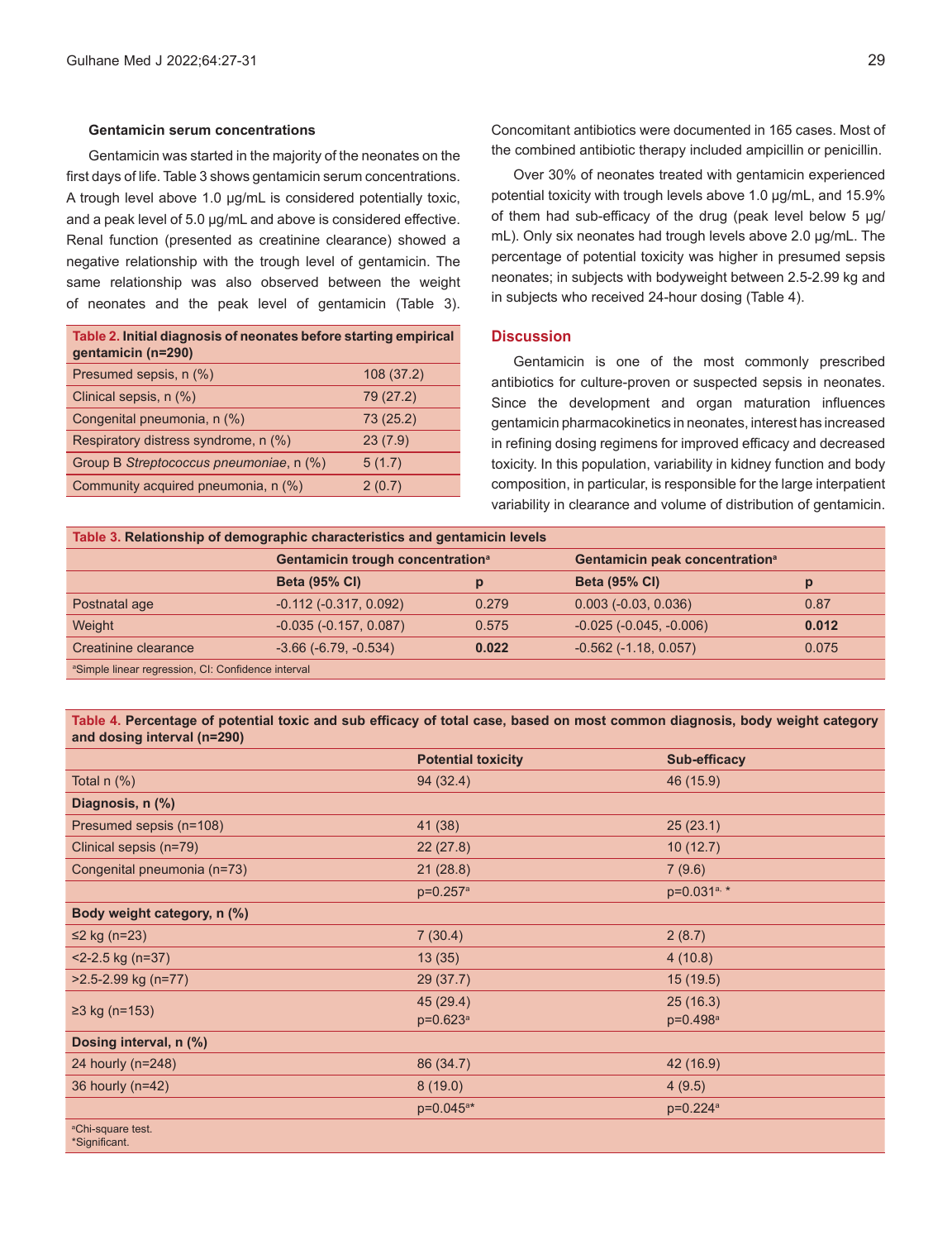The clearance of gentamicin is almost entirely dependent on glomerular filtration (4).

In this retrospective study, the rejection rate of gentamicin analysis in SCN neonates over one year was 30.5%. Most of the samples (69.5%) were rejected due to delays in the transport of the sample to the laboratory, which may cause erroneous test results. Inaccurate gentamicin levels may cause missinterpretation and consequently inappropriate management as either under-treatment or over-treatment that leads to nephrotoxicity or ototoxicity. Therefore, delayed samples were not analyzed.

Delayed transport of the sample is a human error but the percentage was quite high in the current study. The blood samples (especially pre-level) were kept in the wards for more than four hours before transport to the laboratory. The reason for the delay in the transportation of blood samples was waiting for the post-level samples from the same patient. Delayed administration of gentamicin or difficulty in taking blood samples were also among the probable causes. Other than delays in transportation, insufficient blood samples (30.5%) was another reason for the rejection of the sample by the laboratory. Insufficient means that there was not enough specimen volume to perform the TDM assay.

Specimen rejection and subsequent recollection require extra communication between the pharmacist, medical laboratory technician, and the clinician, extra working hours, and additional resources for recollection and reanalysis, resulting in discomfort and stress imposed on neonates. The blood volume of a neonate is approximately 75 to 107 mL/kg (5). Small neonates may have a total blood volume as low as 50 mL. This means drawing just 1.0-mL blood from a neonate could significantly reduce his or her blood volume. Blood loss attributable to laboratory testing is acknowledged as the primary factor leading to anemia in infants in the first weeks of life (6). Therefore, it is important to reduce the number of unnecessary gentamicin blood sampling.

Optimal dosing of gentamicin in neonates is still a matter of debate although it is commonly used. In our hospital setting, 4.0 mg/kg of gentamicin is given as once-daily dosing for fullterm neonates and 36 hourly for pre-term neonates according to local guidelines (7). With this protocol, 84.1% achieve an appropriate peak of at least 5.0 µg/mL. Thai neonates also achieved an appropriate peak with a similar dosage whereby 97% of their neonates had a peak above 4.0 µg/mL (1). The percentage increased to 100% when gentamicin dosage was increased to 5.0 mg/kg but 21% of the Thai neonates had higher peak levels above 12.0 µg/mL (2). The generally accepted peak concentrations are 4.0-10.0 μg/mL in neonates, however, many guidelines and researchers target peaks above 5.0 µg/mL for optimization of gentamicin effectiveness (8).

In our setting, 92.8% of the neonates had a peak concentration above 4.0 µg/mL. Collectively, these findings suggest that the current practice of 4.0 mg/kg dosage is appropriate to achieve the desired peak level in our population. A pharmacokineticpharmacodynamic model that describes the time course of the bactericidal activity of gentamicin and its adaptive resistance in neonates also demonstrated that 4.0 mg/kg of gentamicin every 24 hours is the most effective in the newborn infant as the bacteria remained below the starting inoculum for the longest time. The model also supported an extended dosing interval of 36 to 48 hourly in preterm neonates that were as effective as a 24 hourly dosing interval for the same total dose (9). In fullterm neonates, the bacterial count reached the initial starting inoculum (5x105 CFU/mL) in 48 hours for 4.0 mg/kg every 24 hours. The model also predicted using different initial doses of 4.0 to 7.0 mg/kg for the extreme preterm (gestational age of 25 weeks) and term (gestational age of 40 weeks) neonates and displayed minor differences in bacteria-killing between the different doses during the first 6 h (9).

In our setting, trough level is targeted at below 1.0 µg/mL since trough level of more than 1.0 mg/L suggests accumulation (potentially toxic) and above 2.0 µg/mL is toxic (10). Based on the target, the percentage of a potential toxic incident in overall neonates with a dosage of 4.0 mg/kg is 32.4% and is between 19-38% according to the most common diagnoses, body weight, or dosing interval. Gestational age was not documented in TDM forms reviewed, therefore we were uncertain whether neonates with a bodyweight of two kilograms and below were premature or not. All three neonates with 24 hourly intervals had potential toxic trough levels (above 1.0 µg/mL). One neonate with a bodyweight of more than 3 kilograms was prescribed with 36 hourly intervals and his trough level was not detected. This is indicative that 36 hourly interval is inappropriate for the body weight. Our findings are suggestive of 36 hourly intervals for neonates of 2.0 kg and below regardless of gestational age. Increasing the interval between doses can maintain maximal antibacterial activity while minimizing side effects.

The percentage of neonates with trough levels above 2.0 µg/mL was comparably low in our population compared to Thai neonates whereby incidence was only 2.0%. In Thai neonates, the incidence is 6.67% (1). The principal adverse effects of gentamicin therapy are renal toxicity, which nearly always is reversible, and ototoxicity which generally is irreversible. The amount of drug that accumulates in the kidney and inner ear increases with higher plasma concentrations and longer periods of exposure. The elimination of a drug from these organs, on the other hand, occurs more slowly than from plasma and is retarded by high plasma concentrations. Back diffusion from these sensitive organs to the blood, thereby lowering end-organ drug levels, is dependent primarily on the trough rather than the peak concentration of the drug in the serum. This accounts for the association between toxicity and high plasma trough concentrations. Once-daily dosing or extended-interval dosing,